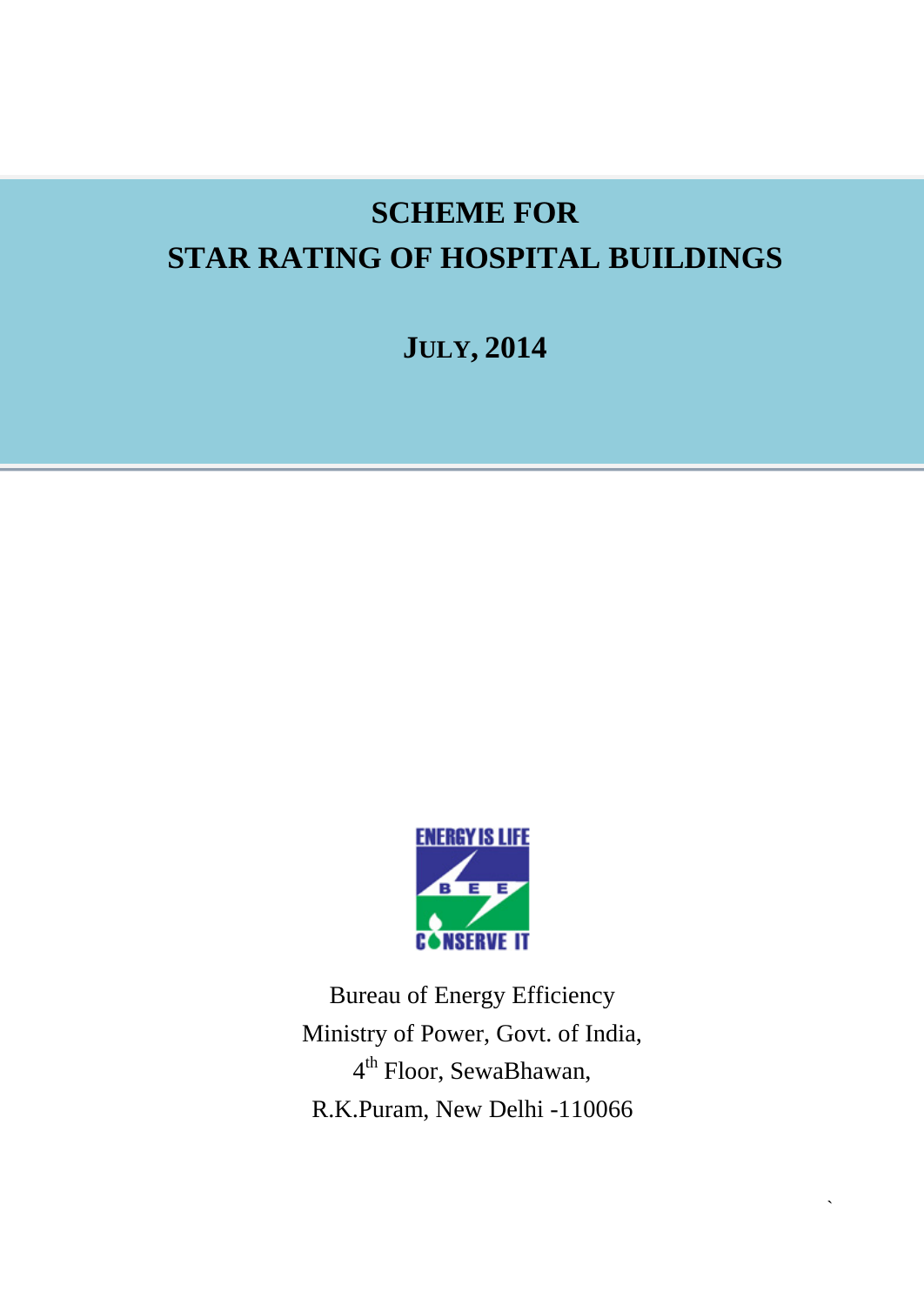## BEE Star Rating for Hospital Buildings

## **1 Scheme for Star rating of Hospital buildings**

- i. Energy audit studies in buildings have shown large potential for energy savings both in government and private hospitals. Study of the available data has shown that there is an urgent need for improved energy efficiency in buildings.
- ii. National commercial energy benchmarking initiative was taken up with a goal to establish a framework to standardize energy data collection, baseline setting for "typical" commercial buildings, energy performance target setting and monitoring, and use the information to improve energy efficiency in buildings. This information can help the users and other stakeholders to evaluate building energy efficiency and track improvements as compared to other buildings and recognize the top performers.
- iii. The Star Rating Program for buildings would create a demand in the market for energy efficient buildings based on actual performance of the building in terms of specific energy usage. This programme would rate hospital buildings on a 1-5 Star scale with 5 Star labeled buildings being the most efficient.
- iv. Five categories of buildings office buildings, hotels, hospitals, retail malls and IT parks in five climatic zones in the country have been identified for this programme.
- v. Hospital buildings with a connected load of 100 kW and above will be rated under this programme. The programme targetsall the five climatic zonesin India for hospital buildings with more than 50% conditioned space:
	- (a) Warm and Humid
	- (b) Composite
	- (c) Hot and Dry
	- (d) Temperate
	- (e) Cold
- vi. To apply for rating of hospital building, a standardized format**Annexure 1**is developed for collection of actual energy consumption.Data required includeshospital'sbuilt up area, number of beds, annual electricity purchased, annual electricity generated, climatic zone in which building is located, and other related information of the facility.
- vii. The Technical Committee constituted for Energy base-lining and benchmarking of commercial buildings chaired by Director General, Bureau of Energy Efficiency shall be the technical committee for the scheme.
- viii. Based on recommendations of the Technical Committee, BEE may revise the Energy Performance Index for rating of hospital buildings with a view to make the scheme more stringent. This would be done after adequate data for hospital buildings is included in the regression/ distribution analysis using the tool developed for the purpose.

## **2 Scheme Participation Process**

i. Building owner(s) or their authorized representativescan participate in the scheme by registering with the Bureau. Those hospital buildings having a connected load of 100 kW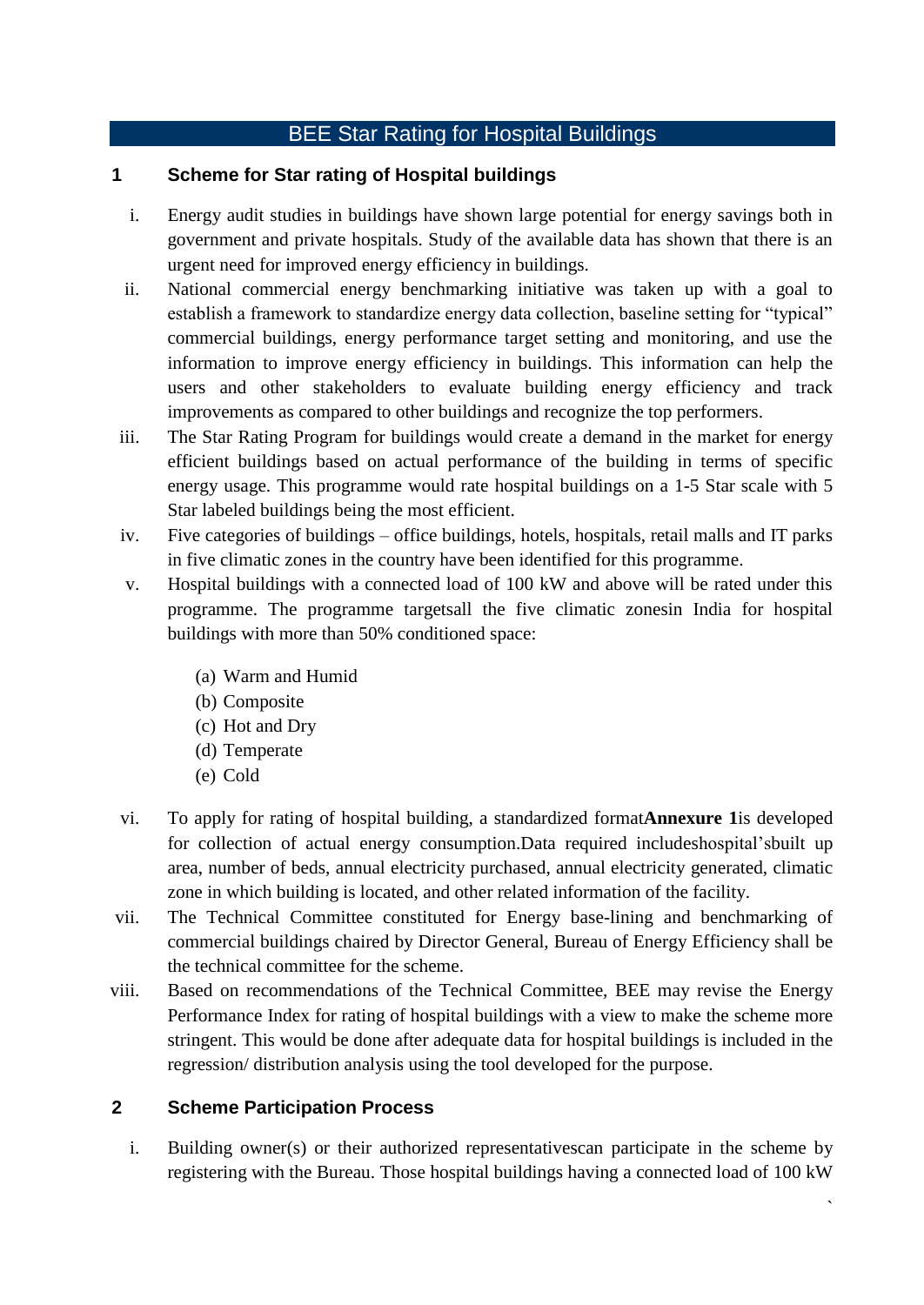and above would be considered for BEE star rating scheme.The format for submitting Building Information and Energy Data details is enclosed as **Annexure 1**.

ii. Building owner can register for each building either manually or electronically. Initially the applications would be scrutinized on manual submission. The application for each building shall be accompanied by non – refundable registration fee of Rs.1,00,000 (Rupees One Lakh) only in the form of a crossed bank draft issued in the name of "Bureau of Energy Efficiency" and payable at New Delhi. The form can be downloaded from the BEE's website and the building owner shall file their applications electronically/manually including the details of the crossed bank draft and shall submit the same to BEE.

In case of up-gradation of existing star rating within the validity period of 5years from the date of award of first label, based on improved energy performance for last 2 consecutive years, the building owner(s) will be required to submit data forthese 2years, in support of enhanced energy performance.The building owner will not be required to submit any additional fee for up-gradation of the rating. In case of receipt of a second request for up-gradation of existing star label within the validity period of 8 years from the date of issue of first label, BEE will allow the same at a re-registration fee of Rs. 50,000/- (Rupees Fifty Thousand) only.The second upgraded label will be valid for a period of 5 years from the date of award of upgraded rating.

- iii. Building owner(s)/ or their authorized representatives (here-in-after called the User of label) will enter into an agreement (**Annexure 2**) on a non-judicial stamp worth Rs.100/- (rupees one hundred only), with the Bureau of Energy Efficiency (hereinafter called the Bureau) agreeing to abide by the terms and conditions of the scheme. The agreement will be valid for a period of 5 years from the date of issue of the label. In case of upgraded label, agreement and upgraded star label will be valid for the period as governed under clause 2 ii above.
- iv. A benchmarking tool called the ECObench, available online at<http://www.beeindia.in/> and<http://ecobench.eetools.in/> will be used for evaluating the rating. This tool gives the performance distribution curve, EPI, Performance Rank and relevant Stars to hospital buildingsbased on a list of parameter values that the facility manager enters. The underlying methodology for the calculations is shown in**Annexure 4**.
- v. The 'total electricity consumed by the hospital building' that is used as an input to evaluate energy performance, will comprise of electricity purchased from utilities and generated on site through DG/GG. However, it will not include electricity generated from on-siterenewable energy sources such as solar photovoltaic etc.
- vi. After receiving the completed application for the building, the Bureau would scrutinize the application, and seek further information, if required. The Bureau would authorize the use of label after completion of the scrutiny of the application. The Bureau will have the right to conduct an energy audit or any other form of assessment of the information, provided by the builder whenever there are grounds for the same.
- vii. User of the label (building owner) shall be given a time frame of one month after the expiry of each year to file the Building Information and Energy Data forthe previous year, failing which BEE shall inform the owner of the lapse and after the expiry of the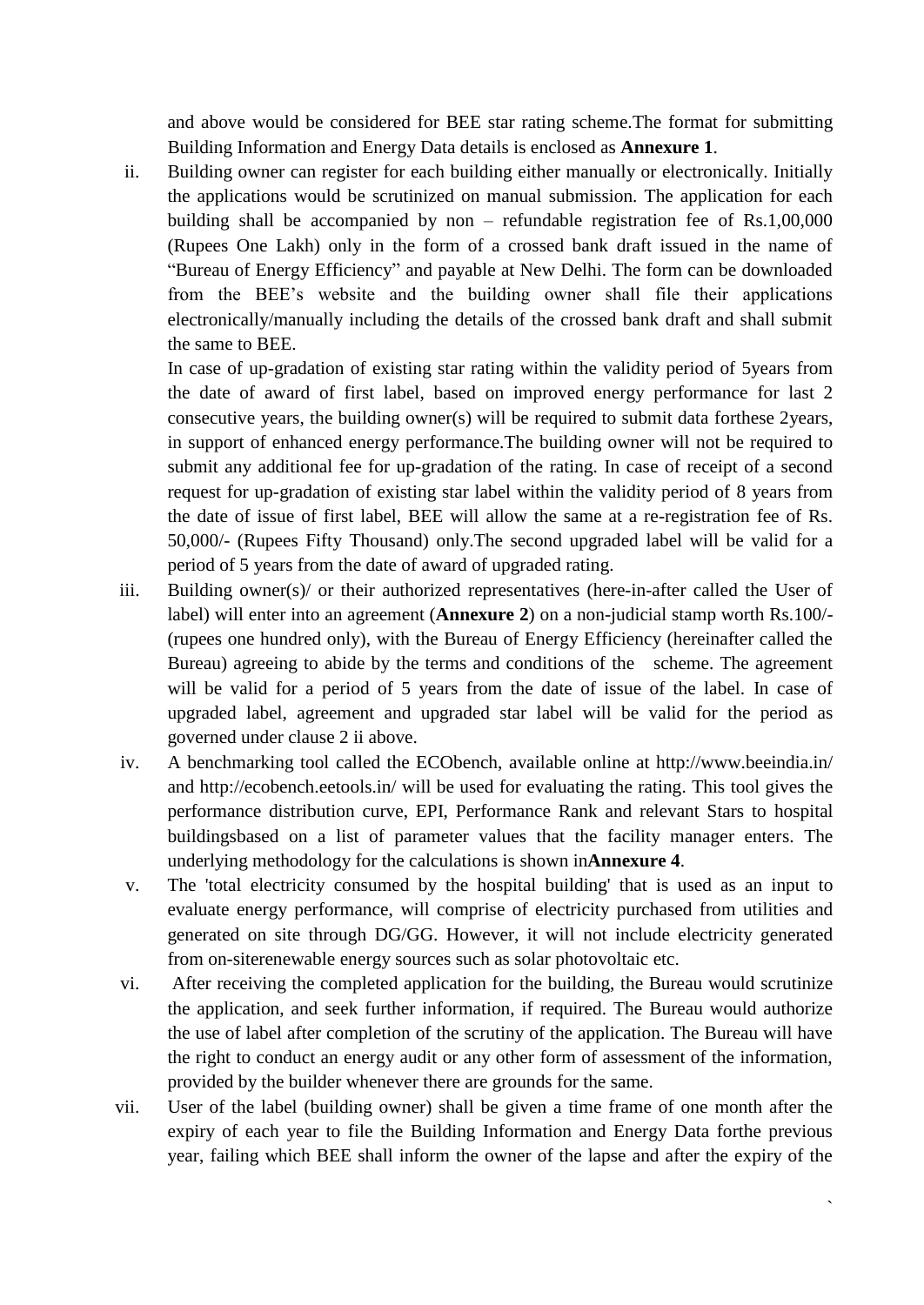notice period of one month, the authority shall be withdrawn temporarily and owner shall be requested to furnish the information. The entire communication shall take place for a maximum period of six months failing which the authority shall be permanently withdrawn forthe building and information shall be uploaded on BEE's website and put out in public domain.

viii. Adherence to label specification:The user of label is solely responsible for the adherence to the specification of the label prescribed by BEE(as enclosed at **Annexure 3**), and the authenticity of the documents submitted. However, in the caseof a new building, the Building owner(s)/ or their authorized representatives would be required to submit the detailed information in respect of the building and its energy performance after completion of 1 year of operation with full occupancy of the building.

In case of revised application for up-gradation of rating, the Building owner(s)/ or their authorized representatives will be required to submit the detailed information in respect of the energy performance of building, retrofitting measures carried out and its enhanced energy performance for consequent two years after completion of retrofitting carried out with sustained enhanced energy performance for continuous two years of operation with full occupancy of the building. Revised label will be issued after data verification of the enhanced energy performance of the building by authorized representative of BEE.

- ix. The user of label will affix the label as per the label design and specification both in terms of size and material, manner of display, and the rating plan prescribed for the particular building type.
- x. The manner of display of the label would be such that it is at a place of prominence at the entrance of the building and at a height of 5 feet as measured from the bottom of the label with respect to the floor level.
- xi. A list of BEE labeled buildings will be maintained by the Bureau and made available to the public through publications and through its web site.
- xii. The user of label shall be solely responsible for ensuring :
	- (a) The accuracy of the information displayed on the label or any public claim for label level
	- (b) Compliance to the terms and conditions of the scheme
	- (c) Directions of the Bureau on the implementation of the scheme, and
	- (d) Payment of any compensation adjudicated by any court/tribunal to any person for any information displayed on the label.
- xiii. The Bureau will work towards creating a market for energy efficient buildings through awareness and education.
- xiv. The Bureau will appoint an independent agency to evaluate the program impact and processof implementation on a periodic basis. This will help the users and other stakeholders to evaluate the building's energy efficiency and track improvements compared to other buildings and recognize the top performers through a systematic evaluation scheme, and be usedfor giving state and national awards.
- xv. The user of the label shall extend full cooperation to BEE or its associates by providing the relevant data for the purpose.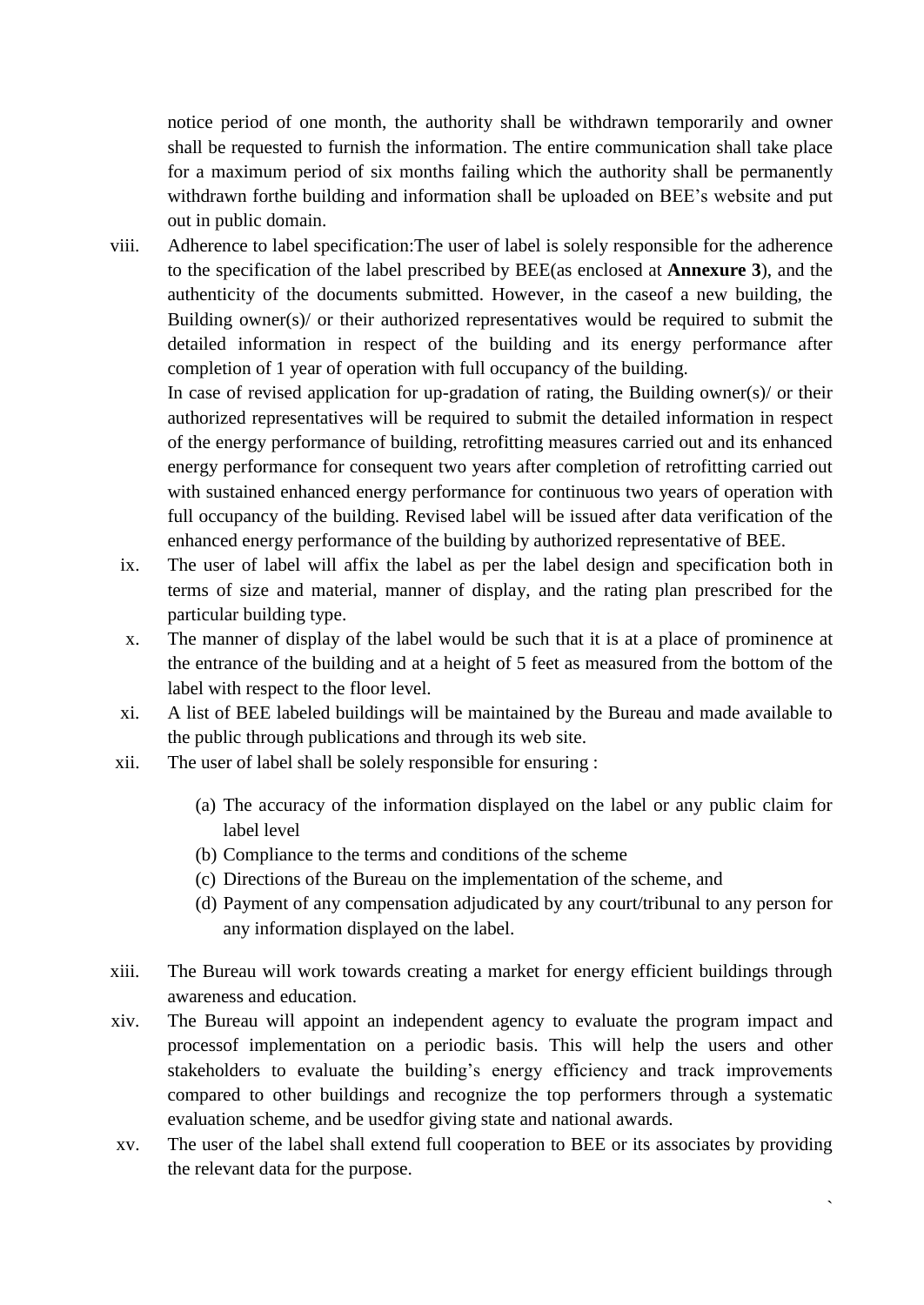- xvi. The Bureau will review the scheme periodically to determine the need for revision or amendment or termination of the scheme.
- xvii. The Bureau, at any time during the operation of the scheme, may decide to terminate or modify the scheme after giving sufficient notice period.
- xviii. The User of the label, at any time during the operation of the scheme, may decide to withdraw from the scheme after giving three months' notice period to the Bureau as well as a public notice.

## **3 Label verification Process**

- i. The Bureau through its authorized representatives would verify the label content and the manner of display on the building.
- ii. The Bureau will conduct regular sample checking of building for accuracy of the information provided by the building owner and the EPI either on its own or through a third party. This sample checking may be conducted without prior notice. The results of the sample check will be put in the public domain.
- iii. The user of the label would agree to make available the drawings of the building/facility and provide access to the building to the authorized representative of the Bureau.
- iv. If it is found that the building does not conform to the authorized label specification then a second check will be done with an authorized representative of the building owner. The date and time for the second check will be decided by the Bureau and the Building owner will be informed at least 24 hours in advance and if no representative is present then the second check results will be binding on the building owner.
- v. The result of the second check along with the information provided in the form "Building Information and Energy Data" will be put out in the public domain including an advertisement in newspaper, together with withdrawal of the authority to use the label.

## **4 Challenge testing**

- i. The label contents can be challenged by any other star rated building owner.
- ii. The challenge must be submitted to BEE in writing along with a challenge test fee of Rs.1,00,000(Rupees one lakh) in the form of acrossed demand draft in favour of Bureau of Energy Efficiency, payable at New Delhi. If the challenge test fails then this amount will be forfeited.
- iii. The BEE will examine the challenge within a reasonable time frameon receipt of the same in writing.
- iv. After BEE finds the reasonableness of the challenge test it will notify a date and time for checking the building either by its officers or by a third party in the presence of representative of the building owner and challenger/ representative. The results of checking will be shared with building owner(s) and challenger.
- v. If the building fails the star label authority then the cost of the check testing will be borne by the building owner and the deposit of Rs.1,00,000(Rupees one lakh) will be returned to the challenger. The Bureau will bring out the results of the challenge testing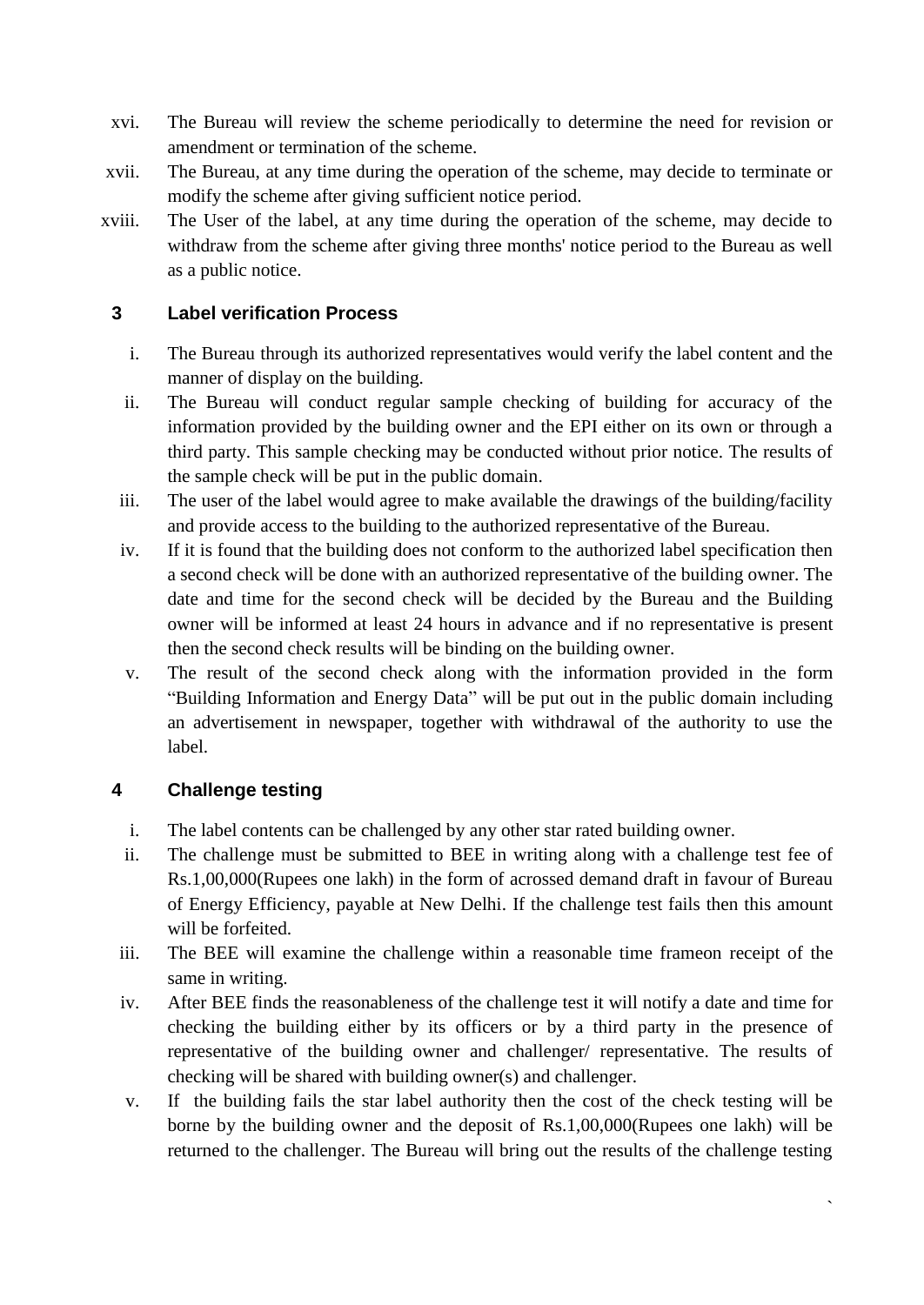in public domain along with information provided in form for "Building information and Energy data", together with withdrawal of the authority to use the label.

 $\hat{\mathbf{v}}$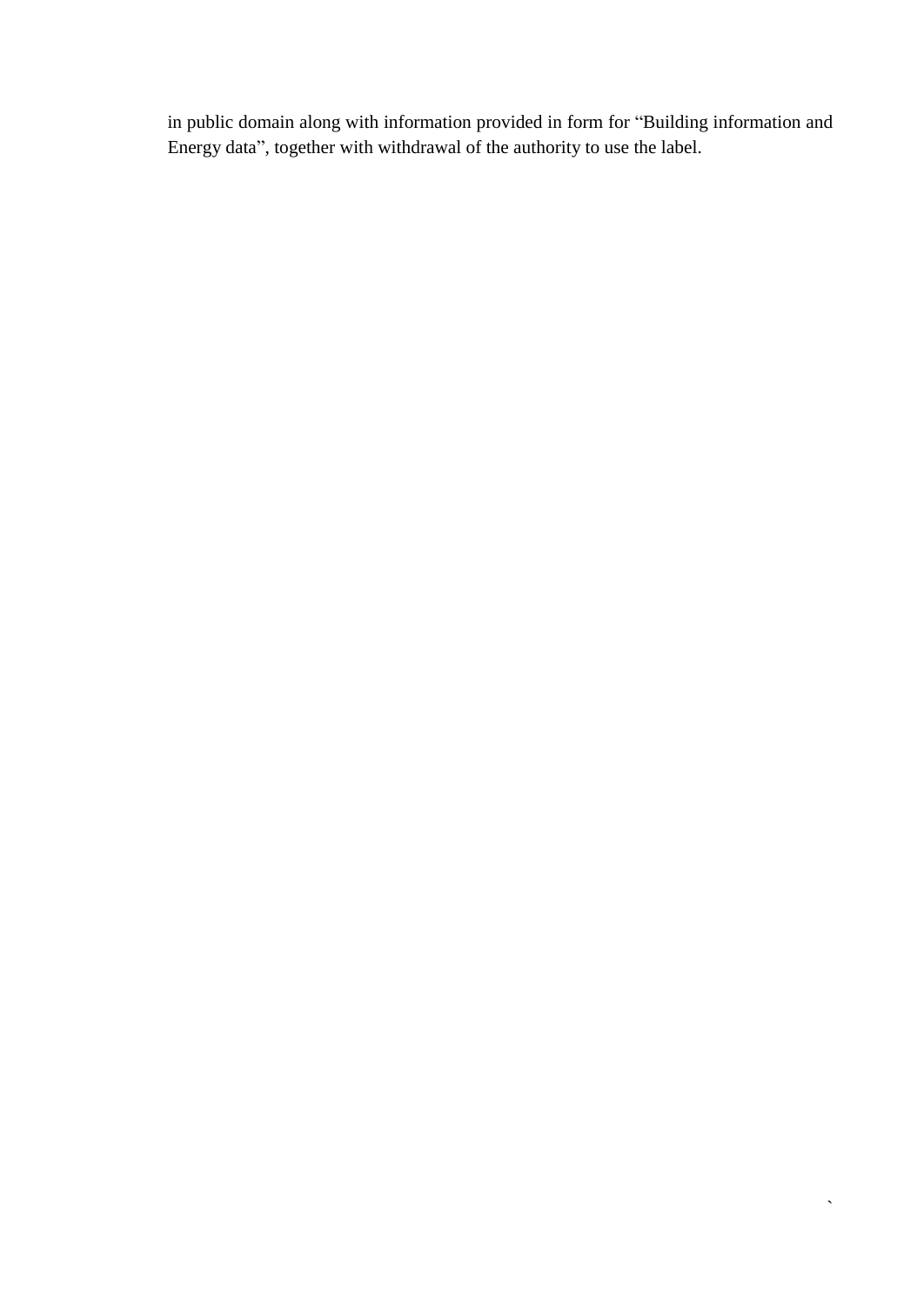#### **Annexure-1**

|                |                                                                   |                                                      |                                                                                  | <b>Response:</b> |
|----------------|-------------------------------------------------------------------|------------------------------------------------------|----------------------------------------------------------------------------------|------------------|
| 1              | Years of construction completion                                  |                                                      |                                                                                  |                  |
| $\overline{2}$ |                                                                   |                                                      | Has your hospital building received any Green Building Certification? Yes/No     |                  |
|                | If yes, please specify the rating program                         |                                                      |                                                                                  |                  |
|                | <b>Hospital Information</b>                                       | City / District                                      |                                                                                  |                  |
|                |                                                                   | Type of Hospital (Super Specialty, Multi-Specialty / |                                                                                  |                  |
|                |                                                                   | Other, Private / Government)                         |                                                                                  |                  |
|                |                                                                   | Total number patient beds                            |                                                                                  |                  |
|                |                                                                   | Average Number of out-patients daily                 |                                                                                  |                  |
|                |                                                                   | Patient overnights in the year (% Occupancy)         |                                                                                  |                  |
| $\overline{4}$ | Connected Load (kW)                                               |                                                      |                                                                                  |                  |
| 5              | Contract Demand (kVA)                                             |                                                      |                                                                                  |                  |
| 6              | Peak Demand or Maximum Demand Indicated (MDI) (kW)                |                                                      |                                                                                  |                  |
| $\tau$         | Installed capacity: DG/GG Sets (kVA)                              |                                                      |                                                                                  |                  |
| 8              | a) Annual Electricity Consumption (purchased from utilities, kWh) |                                                      |                                                                                  |                  |
|                |                                                                   |                                                      | b) Annual Electricity Consumption (through Diesel Generating (DG)/Gas Generating |                  |
|                | (GG) or Other Set(s), kWh)                                        |                                                      |                                                                                  |                  |
|                | c) Total Annual Electricity Consumption, $8(a) + 8(b)$ (kWh)      |                                                      |                                                                                  |                  |
| 9              | a) Annual Electricity Cost, purchased from Utilities (Rs.)        |                                                      |                                                                                  |                  |
|                | b) Annual Electricity Cost generated through DG/GG Sets (Rs.)     |                                                      |                                                                                  |                  |
|                | c) Total Annual Electricity Cost, $9(a) + 9(b)$                   |                                                      |                                                                                  |                  |
| 10             | Area of the building                                              | a) Built Up area $(m2)$                              |                                                                                  |                  |
|                | (exclude parking, lawn,                                           | b) Carpet Area $(m2)$                                |                                                                                  |                  |
|                | roads, etc.)                                                      | c) Percent Conditioned space                         |                                                                                  |                  |
| 11             | No. of Floors in the Building                                     |                                                      |                                                                                  |                  |
| 12             | Hospital: Sub-metered                                             | Lighting                                             |                                                                                  |                  |
|                | Data                                                              | Air-Conditioning                                     |                                                                                  |                  |
|                |                                                                   | <b>Water Pumping</b>                                 |                                                                                  |                  |
|                |                                                                   | Sterilizers & Autoclaves                             |                                                                                  |                  |
|                |                                                                   | <b>Medical Equipment</b>                             |                                                                                  |                  |
|                |                                                                   | <b>Computing Equipment</b>                           |                                                                                  |                  |
|                |                                                                   | Hot water generators/geysers                         |                                                                                  |                  |
|                |                                                                   | Lifts                                                |                                                                                  |                  |
|                |                                                                   | ETP/STP/Incinerators                                 |                                                                                  |                  |
| 13             | Installed capacity of Air                                         |                                                      | a) Centralized AC Plant (TR)                                                     |                  |
|                | Conditioning System                                               | b) Packaged ACs (TR)                                 |                                                                                  |                  |
|                |                                                                   |                                                      | c) Window / Split ACs (TR)                                                       |                  |
|                |                                                                   | d) Total AC Load (TR)                                |                                                                                  |                  |
| 14             | Installed lighting load (kW)                                      |                                                      |                                                                                  |                  |
| 15             |                                                                   |                                                      |                                                                                  |                  |
|                | Medical Equipment Load (kW)                                       |                                                      |                                                                                  |                  |
| 16             | Water consumption in the building                                 |                                                      | Water consumption in the year (exclude                                           |                  |
|                |                                                                   |                                                      | consumption for garden, lawn, etc.) (kl)                                         |                  |
|                |                                                                   |                                                      | Estimated hot water consumption in the                                           |                  |
|                |                                                                   |                                                      | year (kl)                                                                        |                  |

## **Table 1: Hospital Building Information and Energy Data**

I hear by declare that the Hospital building is fully occupied for last one year and all above furnished information is true in all respect

> Signature of the Hospital Building Owner or authorized representative

> > $\bar{\mathcal{S}}$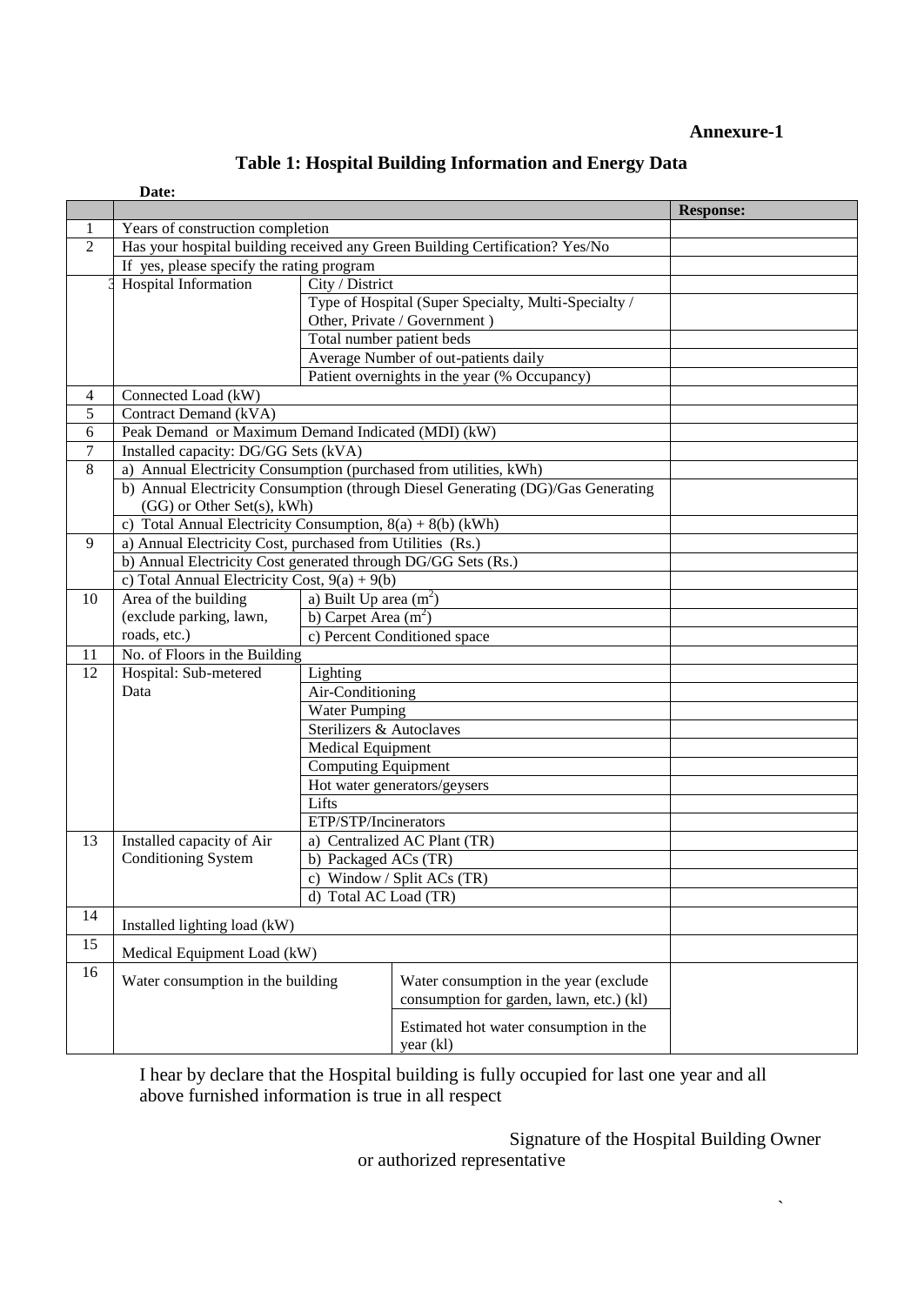**Annexure-1**

 $\ddot{\phantom{0}}$ 

| Table 2: Contact Details of the Organization and the Contact Person |
|---------------------------------------------------------------------|
|---------------------------------------------------------------------|

| No.            |                                                                      | Details |
|----------------|----------------------------------------------------------------------|---------|
| $\mathbf{1}$   | Organization                                                         |         |
| a)             | Name of the Organization                                             |         |
| b)             | <b>Postal Address</b>                                                |         |
| c)             | Phone No.                                                            |         |
| $\mathbf{d}$   | Name of the building<br>Location: City/Town/District<br><b>State</b> |         |
| $\overline{2}$ | <b>Contact Person</b>                                                |         |
| a)             | Name & Designation                                                   |         |
| b)             | E-mail Address                                                       |         |
| $\mathbf{c})$  | Phone Nos.                                                           |         |

## **Table 3: Output from the ECObench Tool**

|   |                                                 | Values |
|---|-------------------------------------------------|--------|
| A | Measured EPI ( $kWh/m^2$ ):                     |        |
| B | Benchmark EPI $(kWh/m^2)$ :                     |        |
|   | Ratio of Measured EPI to Benchmarked EPI (a/b): |        |
|   | Rank:                                           |        |
|   | Star category:                                  |        |

Note: Attach a signed copy of the final report generated from the web tool along with this annexure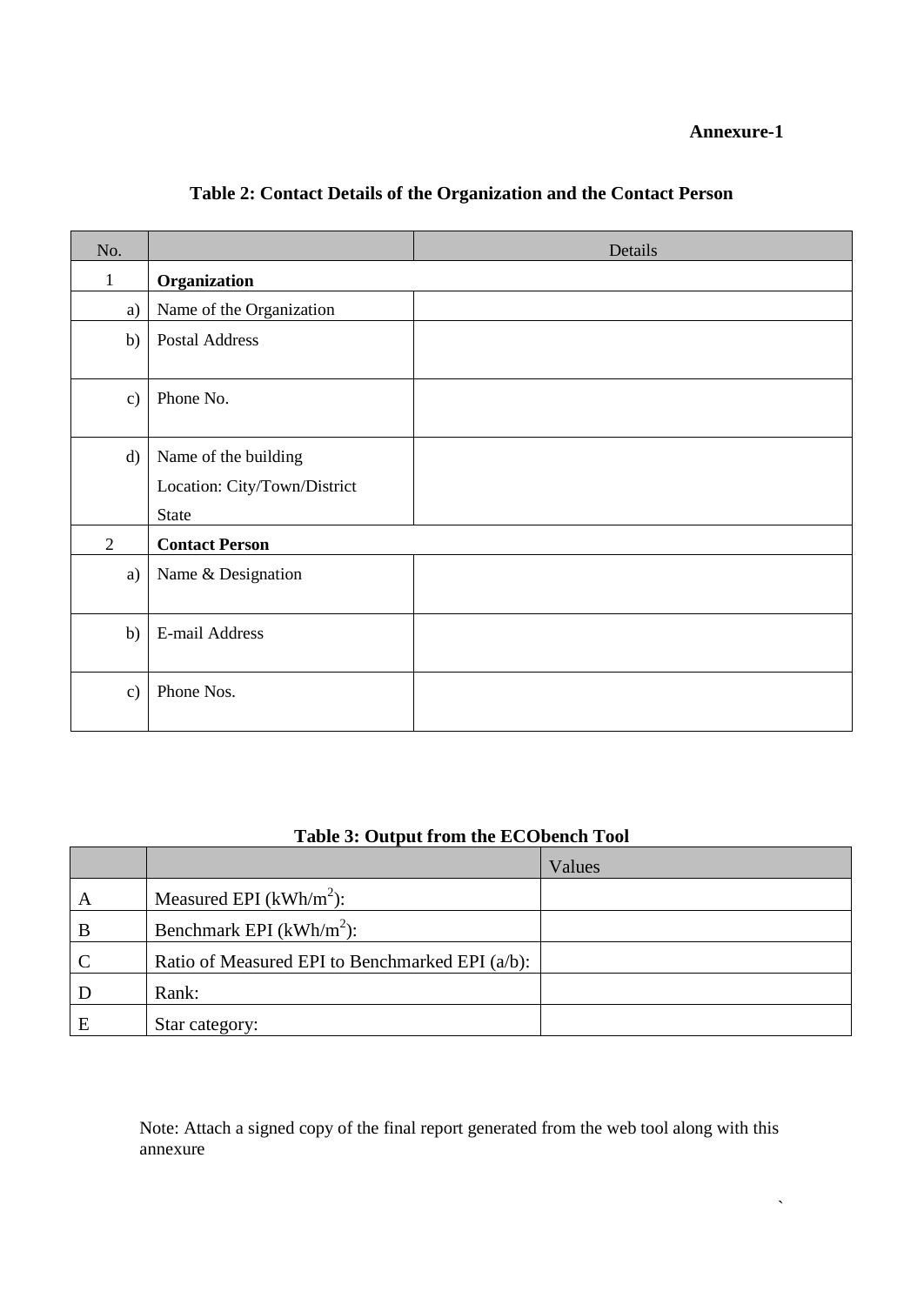#### **Annexure 2**

#### **Annexure-2**

`

#### **Application Form for Participation and Agreement**

Application for Participation in the BEE Star Rating of Hospitals *(ON THE LETTER HEAD OF THE COMPANY/FIRM)* 

The Director General Bureau of Energy Efficiency 4 th Floor, SewaBhawan, R.K.Puram New Delhi-66

I/We are the Building owner(s)/authorized representative of \_\_\_\_\_\_\_\_\_\_\_\_\_\_\_\_\_\_\_\_\_\_\_\_\_\_\_\_\_\_\_ (building name and address) owned by \_\_\_\_\_\_\_\_\_\_\_\_\_\_\_\_\_\_\_\_\_\_\_\_\_\_\_\_ (full name of developer/firm) hereby apply for participation in the scheme "**BEE Star Rating of Hospital Buildings"**.

I/We have gone through the scheme for **the BEE Star Rating of Hospital Buildings**, and we agree to abide by the terms and conditions of the scheme. I/We am/are willing to enter into an agreement for participating in the scheme. The duly signed complete agreement is enclosed.

Dated this …………………………. Day of ……………………………(Year)

| (Name of the firm) |
|--------------------|
| Encl: Agreement    |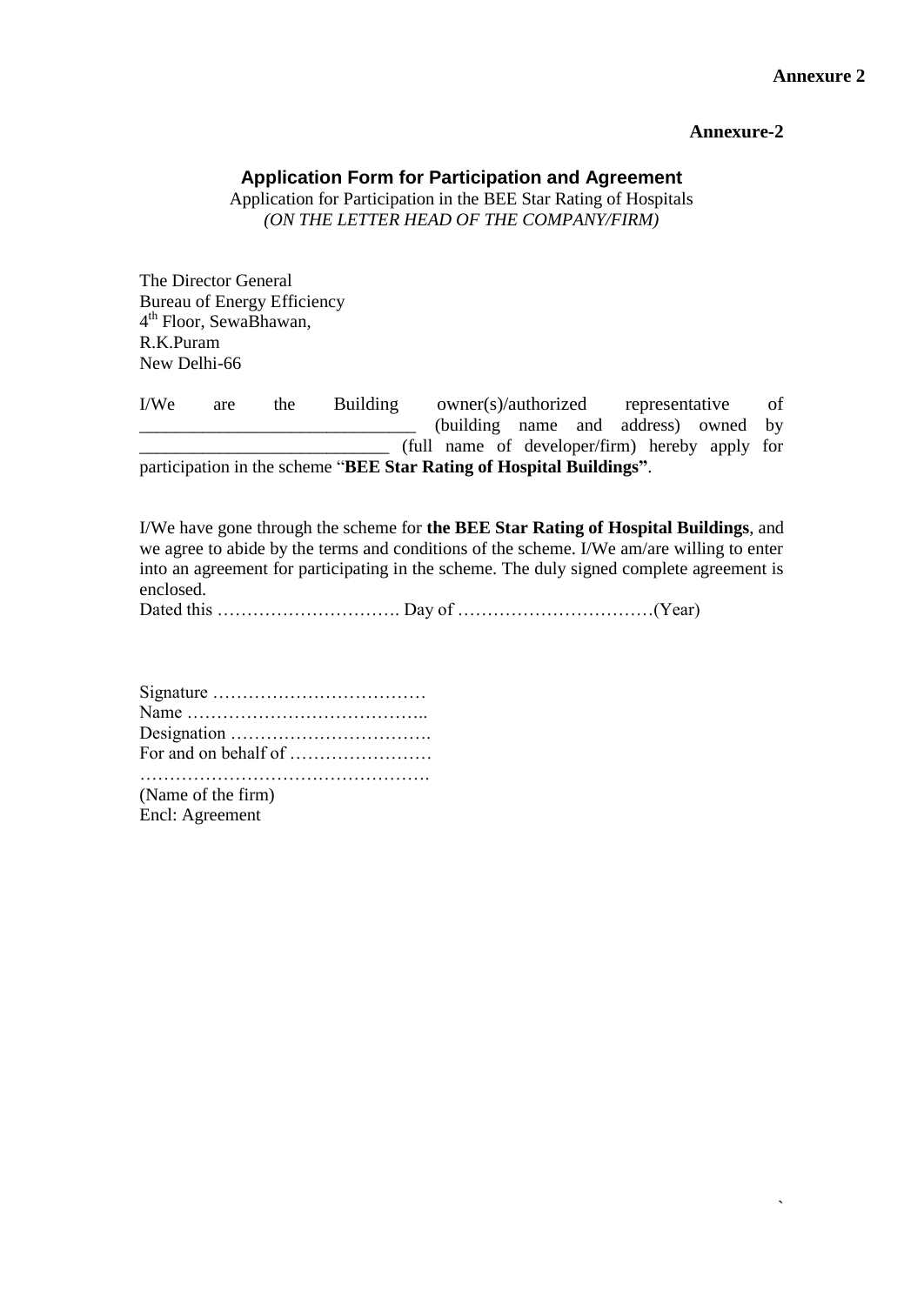#### **AGREEMENT**

#### **Agreement between the Bureau of Energy Efficiency, a statutory body under the Ministry of Power and** Building owner(s)/authorized representative (**the user of label)under the "BEE Star Rating of Hospital Buildings"**.

Whereas the Bureau of Energy Efficiency, Ministry of Power (hereinafter referred to as the Bureau), a statutory body established under the Energy Conservation Act 2001, (52 of 2001) with its office at

Bureau of Energy Efficiency 4<sup>th</sup> Floor, SewaBhawan, R.K.Puram, New Delhi-66 India has launched a scheme for **BEE Star Rating of Hospital Buildings"**.

Whereas M/s\_\_\_\_\_\_\_\_\_\_\_\_\_\_\_\_\_\_\_\_\_\_\_\_\_\_(Building owner(s)/authorized representative) having its registered office at \_\_\_\_\_\_\_\_\_\_\_\_\_\_\_\_\_\_\_\_\_ (full address) has agreed to participate under the**"BEE Star Rating of Hospital Buildings"** (hereinafter referred to as the user of label)

Now therefore, the parties hereto mutually agree as follows:

#### **1. General**

#### **1.1 Commencement and duration**

1.1.1 The agreement shall be valid for a period of 5 years commencing from the date it is signed or until Notification under ---------of the Energy Conservation Act 2001 issued by the Central Government, whichever is earlier.

#### **1.2 Objective**

The main objective of this Agreement is that both the parties to the Agreement shall work together to implement the scheme for **"BEE Star Rating of Hospital Buildings"**in accordance with the details of the Scheme as attached.

#### **1.3 Use of energy efficiency label**

1.3.1 The label is being promoted by the Bureau. The use of the label is assigned to M/s ABC (Building owner(s)/authorized representative) for achieving the objective defined in Article 1.2 of this Agreement.

Format for submitting Building Information and Energy Data details is enclosed as **Annexure 1.**

Energy Performance Index (EPI) in kWh  $/m^2$  year will be considered in rating the buildings. The methodology for generating the EPI and Performance Rank with the corresponding Star Label under the various climatic zones is enclosed at **Annexure 4.**

The user of the label is solely responsible for adherence to the specification of the label prescribed by BEE(as enclosed at **Annexure 3**), and the authenticity of the documents submitted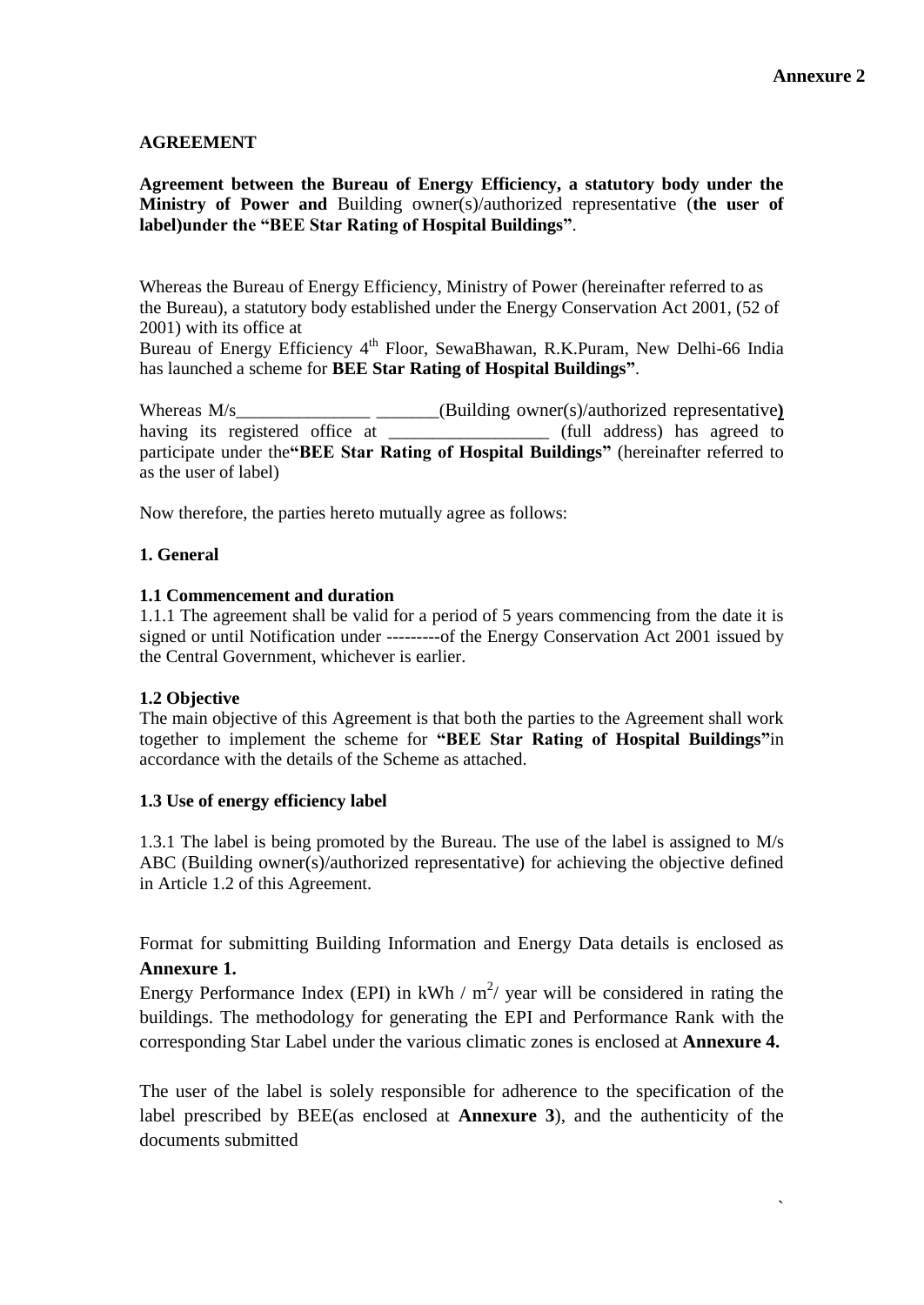#### **2. Taxes and duties**

2.1 The User of label shall also bear any taxes, duties, levies, registration fee, etc as applicable from time to time in the use of label under the implementation of the scheme for **"BEE Star Rating of Hospital Buildings"**

#### **3. Amendment / Additions**

3.1 If both parties to the Agreement form an opinion that any or some provision of the scheme are coming in the way of achievement of the objective of this Agreement defined in Article 1.2; and both BEE and the user of label are satisfied that the adjustment or amendment of such provisions shall contribute towards the achievement of the objective defined in Article 1.2; BEE may, adjust or amend such provisions of the scheme at any stage during the implementation of the scheme in consultation with other stakeholders

3.2 Any such adjustment or amendment shall be made in writing.

#### **4. Notice**

Any notice given by any of the parties hereunder shall be sent in writing at the address given as follows:

#### (1) **Bureau of Energy Efficiency**

The Director General Bureau of Energy Efficiency 4 th Floor, SewaBhawan, R.K.Puram New Delhi-66

#### (2) **User of the label**

In witness whereof the parties hereto have signed this Agreement

Signature…………………….. (Place and Date) (Place and Date) Bureau of Energy Efficiency User of label Witness 1: Witness 1: Witness 2: Witness 2:

`

List of annexures

- 1. Building Information and Energy Data
- 2. Application Form for Participation and Agreement
- 3. Label Specification
- 4. Brief Methodology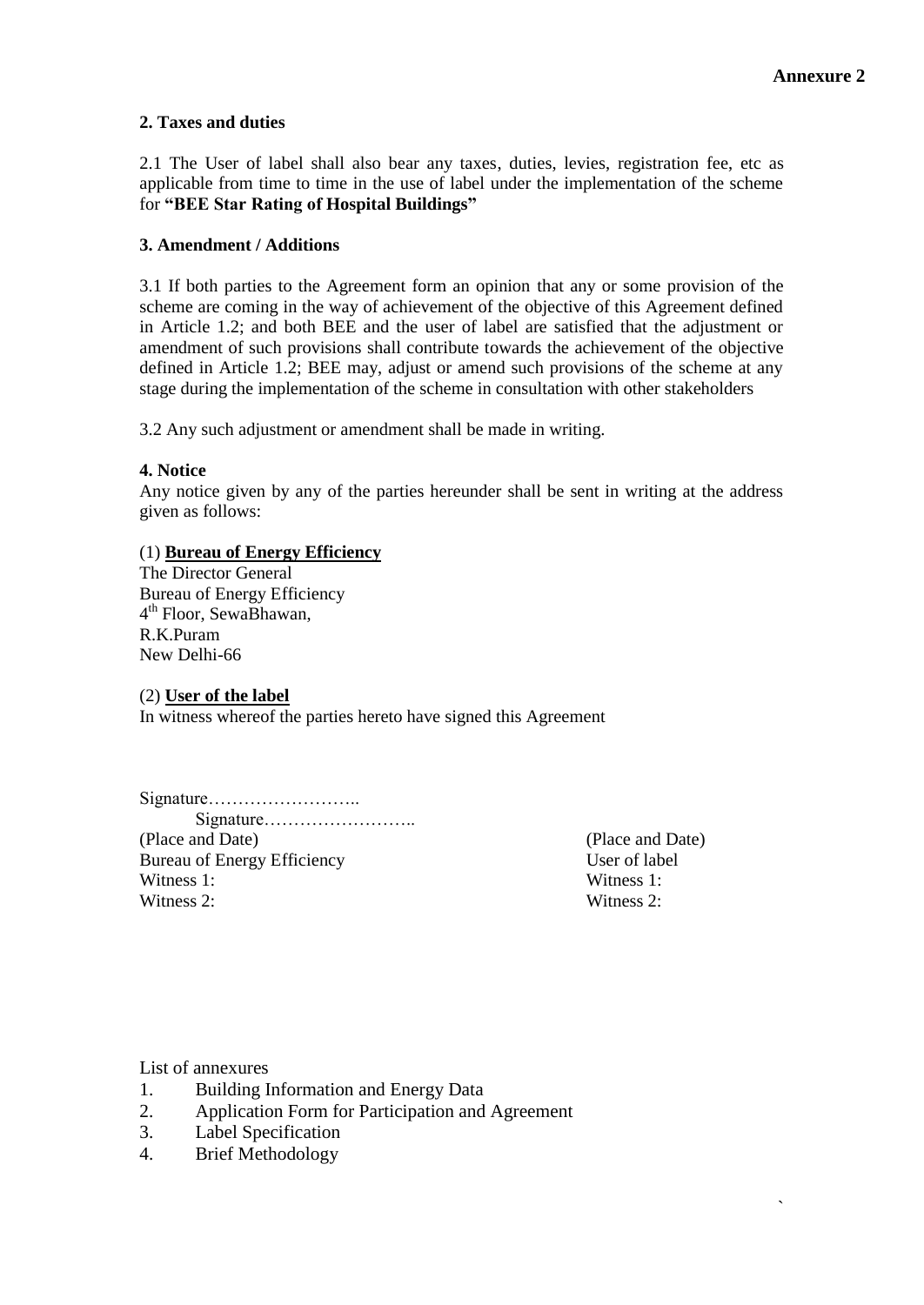`

## **Label Specification**